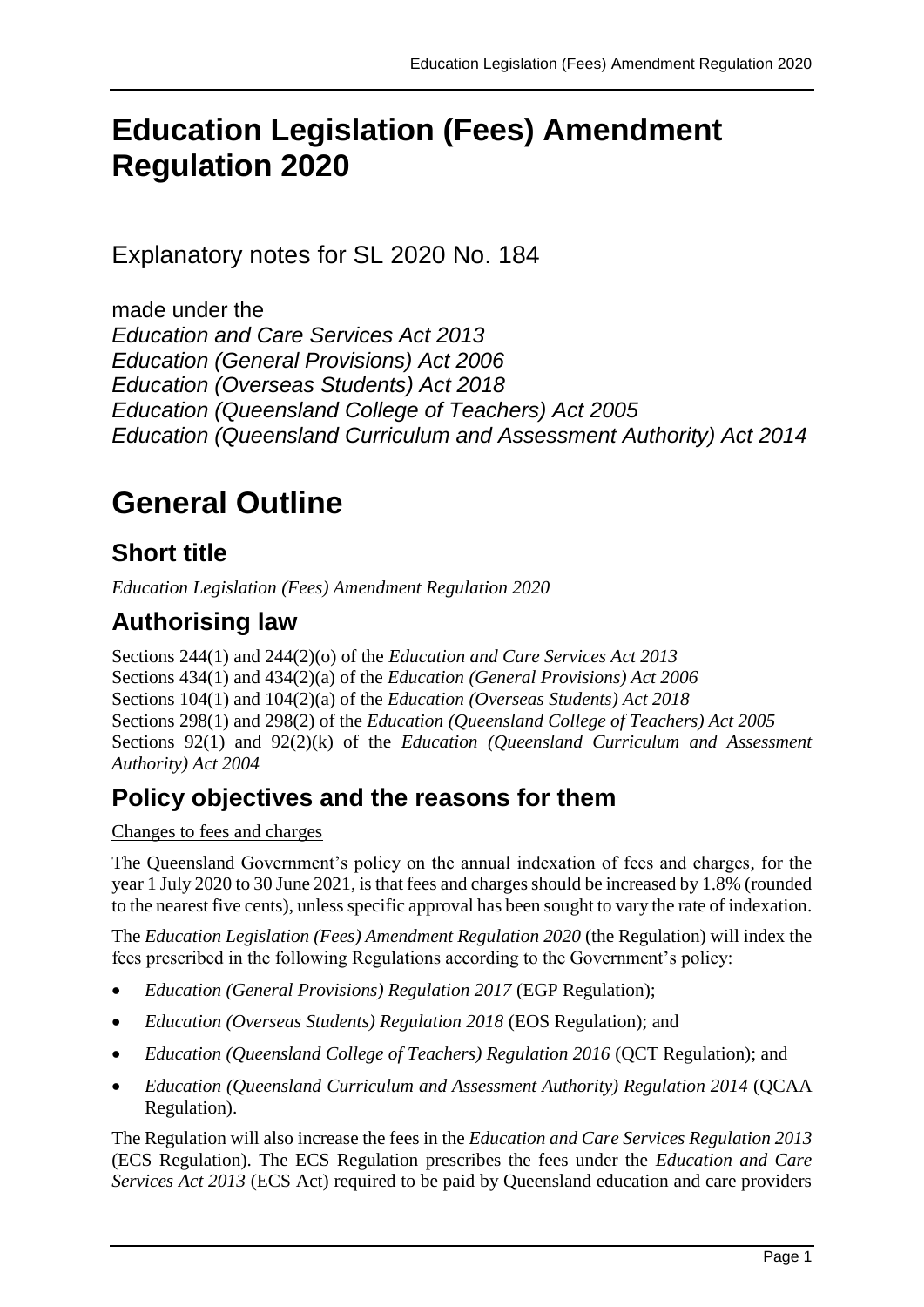not covered by the *Education and Care Services National Law (Queensland) Act 2011* (National Law).

In 2014, the Queensland Government decided that the fees prescribed in the ECS Regulation are to be indexed at a rate consistent with the indexation of fees prescribed under the National Law. The indexation of fees under the National Law for the 2020–21 financial year is 1.8% (rounded down to the nearest whole dollar). The Regulation will increase fees in the ECS Regulation by this rate of indexation.

#### Criminal History Check Fees

The following regulations prescribe the fee payable in relation to undertaking criminal history checks for mature age students and for teachers respectively:

- Section 76 and Schedule 5 of the EGP Regulation; and
- Item 13 of Schedule 1 of the QCT Regulation.

The prescribed fees reflect the exact amount charged by the Queensland Police Service (QPS) to undertake the criminal history checks. The prescribed criminal history check fees must be increased only when QPS advises.

QPS advised that its fee for undertaking a criminal history check will increase from 1 July 2020 from \$26.95 to be \$27.05.

Exclusion of application fees in the QCT Regulation for certification of highly accomplished and lead teachers from indexation

The *Education (Queensland College of Teachers) Act 2005 (QCT Act)* provides a function for the Queensland College of Teachers (QCT) to certify teachers as a highly accomplished (HAT) or lead teacher (LT). To ensure that teachers apply to the appropriate certifying authority for their sector, the QCT Act also allows a regulation to prescribe who can apply for certification through QCT, limiting it to state school teachers and teachers working in schools represented by the Queensland Catholic Education Commission (QCEC).

The QCT Regulation provides for application fees for the certification of teachers for HAT and LT. There are separate fee components for teachers employed at state schools and teachers employed by employing authorities represented by QCEC.

In accordance with the Queensland Government decision, the certification fees for state school teachers are not to be indexed annually in accordance with Government policy. However, the fees must be reviewed every five years, with the first review occurring in 2023.

The QCEC has been consulted about whether they require an increase in the application fees for certification of HAT and LT for teachers in schools represented by QCEC. The QCEC has confirmed they will not be seeking an increase in the application fees for certification of HAT and LT.

Therefore, the HAT and LT certification fees in the QCT Regulation will not be indexed.

## **Achievement of policy objectives**

#### Changes to fees and charges

The objective of the Regulation to implement the Government's annual indexation of fees and charges policy will be achieved by increasing the fees prescribed in the following Regulations by 1.8% from 1 January 2021: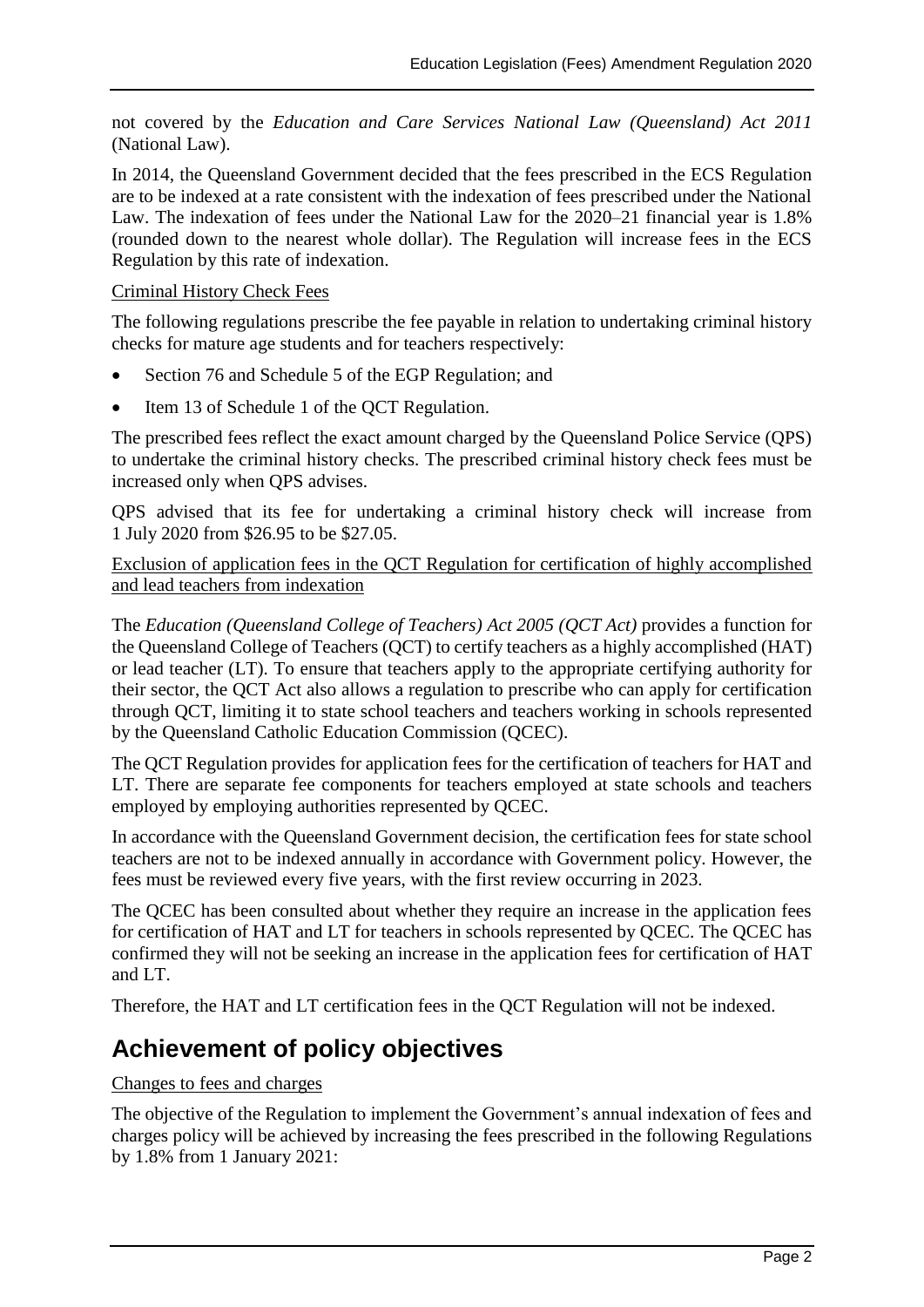- EGP Regulation, which prescribes fees for the provision of distance education and specialised educational programs, the provision of a report about a state school student, and for an application for enrolment of a mature age student;
- EOS Regulation, which prescribes fees relating to applications by a school for approval (or amendment or renewal of approval) to provide a course or courses to overseas students, and applications by a school or not-for-profit organisation for approval (or amendment or renewal of approval) to provide an international secondary student exchange program;
- OCAA Regulation, which prescribes fees for matters such as taking external examinations, reassessing examination results, inspecting scripts, obtaining a copy of and verifying a certificate, applications for decisions on equivalence of education and qualifications obtained interstate or overseas, and accreditation of renewal of accreditation of a kindergarten guideline.

The policy objective relating to fees and charges will also be achieved by increasing the prescribed fees in the QCT Regulation by 1.8% from 1 October 2020. These fees relate to the registration of teachers, including for initial registration or permission to teach, renewal or restoration of registration, renewal of permission to teach, replacement of certificate of registration or permission to teach, and annual registration fees. Increasing the fees in the QCT Regulation from 1 October 2020 will enable the Queensland College of Teachers to apply the revised fees to the 2020 round of teacher registration.

Finally, the policy objective relating to fees and charges will be achieved by increasing the fees prescribed in the ECS Regulation by 1.8%, rounded down to the nearest whole dollar, from 1 January 2021. The ECS Regulation prescribes fees for regulation of Queensland education and care services, including applications for provider and service approvals, amendment and transfer of a service approval, service and temporary waivers, cancellation of a prohibition notice, inspection of the register of approved providers, and obtaining copies of the register of approved authorities or part of it.

# **Consistency with policy objectives of authorising law**

The Regulation is consistent with the objectives of the *Education and Care Services Act 2013*, the *Education (General Provisions) Act 2006*, the *Education (Overseas Students) Act 2018*, the *Education (Queensland College of Teachers) Act 2005,* and the *Education (Queensland Curriculum and Assessment Authority) Act 2014.*

# **Inconsistency with policy objectives of other legislation**

The Regulation is consistent with the policy objectives of other legislation and with the Government's policy on indexation of fees and charges.

# **Benefits and costs of implementation**

There are minimal costs incurred through implementing the indexation of prescribed fees.

Revenue from fees and charges is applied to provision of important services, such as teacher registration, distance education and specialised education programs, the provision of courses for overseas students and the review of external examinations. The increase ensures that revenues are sufficient to allow the continuation of these services.

## **Consistency with fundamental legislative principles**

The Regulation is consistent with fundamental legislative principles. The Regulation will only change fees prospectively from commencement.